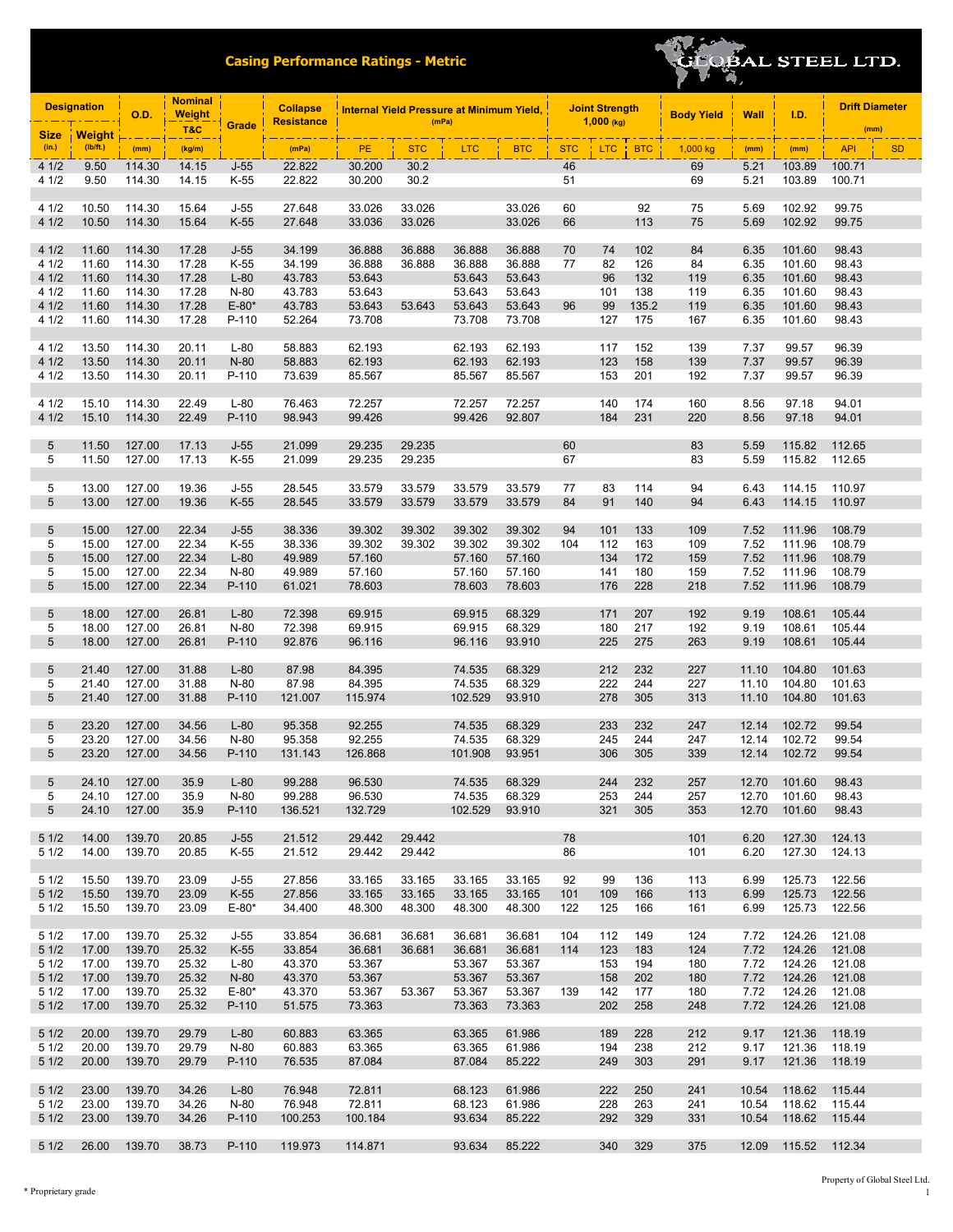

|                                  | <b>Nominal</b><br><b>Designation</b><br><b>Weight</b><br><b>O.D.</b> |                  |                | <b>Collapse</b>  |                   | Internal Yield Pressure at Minimum Yield, |                  |                  |                  | <b>Joint Strength</b> |              | <b>Body Yield</b> | <b>Wall</b> | I.D.           | <b>Drift Diameter</b> |                  |                  |
|----------------------------------|----------------------------------------------------------------------|------------------|----------------|------------------|-------------------|-------------------------------------------|------------------|------------------|------------------|-----------------------|--------------|-------------------|-------------|----------------|-----------------------|------------------|------------------|
| <b>Size</b>                      | <b>Weight</b>                                                        |                  | T&C            | Grade            | <b>Resistance</b> |                                           | (mPa)            |                  |                  |                       | $1,000$ (kg) |                   |             |                |                       | (mm)             |                  |
| (in.)                            | (Ib/ft.)                                                             | (mm)             | (kg/m)         |                  | (mPa)             | PE                                        | <b>STC</b>       | <b>LTC</b>       | <b>BTC</b>       | <b>STC</b>            | <b>LTC</b>   | <b>BTC</b>        | 1,000 kg    | (mm)           | (mm)                  | <b>API</b>       | <b>SD</b>        |
| 5 5/8                            | 26.70                                                                | 142.88           | 39.77          | $L-80$           | 85.633            | 81.841                                    |                  | 68.12            | 61.984           |                       | 263          | 249               | 280         | 12.12          | 118.64                |                  | 115.47           |
| 5 5/8                            | 26.70                                                                | 142.88           | 39.77          | P-110            | 117.767           | 112.526                                   |                  | 93.634           | 85.222           |                       | 291          | 329               | 385         | 12.12          | 118.64                |                  | 115.47           |
| 6 5/8                            | 20.00                                                                | 168.28           | 29.79          | $H-40$           | 17.375            | 20.961                                    | 20.961           |                  |                  | 84                    |              |                   | 104         | 7.32           | 153.64                | 150.47           |                  |
| 6 5/8                            | 20.00                                                                | 168.28           | 29.79          | $J-55$           | 20.478            | 28.821                                    | 28.821           | 28.821           | 28.821           | 111                   | 121          | 170               | 143         | 7.32           | 153.64                | 150.47           |                  |
| 6 5/8                            | 20.00                                                                | 168.28           | 29.79          | K-55             | 20.478            | 28.821                                    | 28.821           | 28.821           | 28.821           | 121                   | 132          | 206               | 143         | 7.32           | 153.64                | 150.47           |                  |
|                                  |                                                                      |                  |                |                  |                   |                                           |                  |                  |                  |                       |              |                   |             |                |                       |                  |                  |
| 6 5/8<br>6 5/8                   | 24.00<br>24.00                                                       | 168.28<br>168.28 | 35.75<br>35.75 | $J-55$<br>$K-55$ | 31.441<br>31.441  | 35.233<br>35.233                          | 35.233<br>35.233 | 35.233<br>35.233 | 35.233<br>35.233 | 143<br>155            | 154<br>169   | 206<br>249        | 173<br>173  | 8.94<br>8.94   | 150.39<br>150.39      | 147.22<br>147.22 |                  |
| 6 5/8                            | 24.00                                                                | 168.28           | 35.75          | $L-80$           | 39.715            | 51.299                                    |                  | 51.299           | 51.299           |                       | 215          | 269               | 252         | 8.94           | 150.39                | 147.22           |                  |
| 6 5/8                            | 24.00                                                                | 168.28           | 35.75          | $N-80$           | 39.715            | 51.299                                    |                  | 51.299           | 51.299           |                       | 218          | 279               | 252         | 8.94           | 150.39                | 147.22           |                  |
| 6 5/8                            | 24.00                                                                | 168.28           | 35.75          | P-110            | 46.403            | 70.536                                    |                  | 70.536           | 70.536           |                       | 291          | 357               | 346         | 8.94           | 150.39                | 147.22           |                  |
| 6 5/8                            | 28.00                                                                | 168.28           | 41.71          | $L-80$           | 56.332            | 60.745                                    |                  | 60.745           | 60.745           |                       | 262          | 315               | 296         | 10.59          | 147.09                | 143.92           |                  |
| 6 5/8                            | 28.00                                                                | 168.28           | 41.71          | $N-80$           | 56.332            | 60.745                                    |                  | 60.745           | 60.745           |                       | 266          | 327               | 296         | 10.59          | 147.09                | 143.92           |                  |
| 6 5/8                            | 28.00                                                                | 168.28           | 41.71          | P-110            | 70.053            | 83.567                                    |                  | 83.567           | 83.567           |                       | 355          | 419               | 406         | 10.59          | 147.09                | 143.92           |                  |
|                                  |                                                                      |                  |                |                  |                   |                                           |                  |                  |                  |                       |              |                   |             |                |                       |                  |                  |
| 6 5/8<br>6 5/8                   | 32.00<br>32.00                                                       | 168.28<br>168.28 | 47.66<br>47.66 | $L-80$<br>$N-80$ | 71.156<br>71.156  | 69.226<br>69.226                          |                  | 69.226<br>69.226 | 67.709<br>67.709 |                       | 302<br>307   | 355<br>370        | 333<br>333  | 12.07<br>12.07 | 144.15<br>144.15      | 140.97<br>140.97 |                  |
| 6 5/8                            | 32.00                                                                | 168.28           | 47.66          | P-110            | 91.152            | 95.151                                    |                  | 95.151           | 93.083           |                       | 410          | 472               | 458         | 12.07          | 144.15                | 140.97           |                  |
|                                  |                                                                      |                  |                |                  |                   |                                           |                  |                  |                  |                       |              |                   |             |                |                       |                  |                  |
| $\overline{7}$                   | 17.00                                                                | 177.80           | 25.3           | $H-40$           | 9.8               | 15.9                                      | 15.9             |                  |                  | 63                    |              |                   | 87          | 5.87           | 166.06                | 162.9            |                  |
| $\overline{7}$                   | 17.00                                                                | 177.80           | 25.3           | $J-55$           | 11.2              | 21.9                                      | 21.9             | 21.9             | 21.900           | 83                    | 92           | 142               | 120         | 5.87           | 166.06                | 162.9            |                  |
| $\overline{7}$                   | 20.00                                                                | 177.80           | 29.79          | $H-40$           | 13.583            | 18.754                                    | 18.754           |                  |                  | 80                    |              |                   | 104         | 6.91           | 164.0                 | 160.81           |                  |
| $\overline{7}$                   | 20.00                                                                | 177.80           | 29.79          | $J-55$           | 15.652            | 25.787                                    | 25.787           | 25.787           | 25.787           | 106                   | 117          | 169               | 143         | 6.91           | 164.0                 | 160.81           |                  |
| $\overline{7}$                   | 20.00                                                                | 177.80           | 29.79          | $K-55$           | 15.652            | 25.787                                    | 25.787           | 25.787           | 25.787           | 115                   | 128          | 205               | 143         | 6.91           | 164.0                 | 160.81           |                  |
|                                  |                                                                      |                  |                |                  |                   |                                           |                  |                  |                  |                       |              |                   |             |                |                       |                  |                  |
| $\overline{7}$<br>$\overline{7}$ | 23.00<br>23.00                                                       | 177.80<br>177.80 | 34.26<br>34.26 | $J-55$<br>K-55   | 22.547<br>22.547  | 30.062<br>30.062                          | 30.062<br>30.062 | 30.062<br>30.062 | 30.062<br>30.062 | 129<br>140            | 142<br>155   | 196<br>237        | 166<br>166  | 8.05<br>8.05   | 161.70<br>161.70      | 158.52<br>158.52 | 158.75<br>158.75 |
| $\overline{7}$                   | 23.00                                                                | 177.80           | 34.26          | $L-80$           | 26.408            | 43.714                                    |                  | 43.714           | 43.714           |                       | 197          | 257               | 242         | 8.05           | 161.70                | 158.52           | 158.75           |
| $\overline{7}$                   | 23.00                                                                | 177.80           | 34.26          | N-80             | 26.408            | 43.714                                    |                  | 43.714           | 43.714           |                       | 197          | 267               | 242         | 8.05           | 161.70                | 158.52           | 158.75           |
| $\overline{7}$                   | 23.00                                                                | 177.80           | 34.26          | $E-80*$          | 26.408            | 43.714                                    | 43.714           | 43.714           | 73.714           | 173                   | 190          | 242               | 242         | 8.05           | 161.70                | 158.52           | 158.75           |
| $\overline{7}$                   | 26.00                                                                | 177.80           | 38.73          | $J-55$           | 29.786            | 34.337                                    | 34.337           | 34.337           | 34.337           | 152                   | 167          | 222               | 188         | 9.19           | 159.4                 | 156.24           |                  |
| $\overline{7}$                   | 26.00                                                                | 177.80           | 38.73          | K-55             | 29.786            | 34.337                                    | 34.337           | 34.337           | 34.337           | 165                   | 182          | 269               | 188         | 9.19           | 159.4                 | 156.24           |                  |
| $\overline{7}$                   | 26.00                                                                | 177.80           | 38.73          | $L-80$           | 37.302            | 49.920                                    |                  | 49.920           | 49.920           |                       | 232          | 291               | 274         | 9.19           | 159.4                 | 156.24           |                  |
| 7                                | 26.00                                                                | 177.80           | 38.73          | N-80             | 37.302            | 49.920                                    |                  | 49.920           | 49.920           |                       | 236          | 303               | 274         | 9.19           | 159.4                 | 156.24           |                  |
| $\overline{7}$<br>$\overline{7}$ | 26.00<br>26.00                                                       | 177.80<br>177.80 | 38.73<br>38.73 | $E-80*$<br>P-110 | 37.302<br>42.956  | 49.920<br>68.605                          | 49.92            | 49.920<br>68.605 | 49.920<br>68.605 | 204                   | 223<br>315   | 274<br>387        | 274<br>377  | 9.19<br>9.19   | 159.4<br>159.4        | 156.24<br>156.24 |                  |
|                                  |                                                                      |                  |                |                  |                   |                                           |                  |                  |                  |                       |              |                   |             |                |                       |                  |                  |
| $\overline{7}$                   | 29.00                                                                | 177.80           | 43.20          | $L-80$           | 48.403            | 56.263                                    |                  | 56.263           | 56.263           |                       | 266          | 326               | 307         | 10.36          | 157.1                 | 153.90           | 155.58           |
| $\overline{7}$                   | 29.00                                                                | 177.80           | 43.20          | N-80             | 48.403            | 56.263                                    |                  | 56.263           | 56.263           |                       | 271          | 339               | 307         | 10.36          | 157.1                 | 153.90           | 155.58           |
| $\overline{7}$                   | 29.00                                                                | 177.80           | 43.20          | P-110            | 58.814            | 77.362                                    |                  | 77.362           | 77.362           |                       | 362          | 434               | 422         | 10.36          | 157.1                 | 153.90           | 155.58           |
| $\overline{7}$                   | 32.00                                                                | 177.80           | 47.66          | $L-80$           | 59.366            | 62.469                                    |                  | 62.469           | 58.332           |                       | 300          | 359               | 338         | 11.51          | 154.8                 | 151.61           | 152.40           |
| $\overline{7}$                   | 32.00                                                                | 177.80           | 47.66          | N-80             | 59.366            | 62.469                                    |                  | 62.469           | 58.332           |                       | 305          | 374               | 338         | 11.51          | 154.8                 | 151.61           | 152.40           |
| $\overline{7}$                   | 32.00                                                                | 177.80           | 47.66          | P-110            | 74.328            | 85.912                                    |                  | 85.912           | 80.258           |                       | 407          | 478               | 465         | 11.51          | 154.8                 | 151.61           | 152.40           |
| $\overline{7}$                   | 35.00                                                                | 177.80           | 52.13          | $L-80$           | 70.191            | 68.674                                    |                  | 63.710           | 58.332           |                       | 333          | 378               | 370         | 12.65          | 152.5                 | 149.33           |                  |
| $\overline{7}$                   | 35.00                                                                | 177.80           | 52.13          | N-80             | 70.191            | 68.674                                    |                  | 63.710           | 58.332           |                       | 339          | 398               | 370         | 12.65          | 152.5                 | 149.33           |                  |
| $\overline{7}$                   | 35.00                                                                | 177.80           | 52.13          | P-110            | 89.773            | 94.462                                    |                  | 87.567           | 80.258           |                       | 452          | 498               | 508         | 12.65          | 152.5                 | 149.33           |                  |
|                                  |                                                                      |                  |                |                  |                   |                                           |                  |                  |                  |                       |              |                   |             |                |                       |                  |                  |
| $\overline{7}$<br>$\overline{7}$ | 38.00<br>38.00                                                       | 177.80<br>177.80 | 56.6<br>56.6   | $L-80$<br>$N-80$ | 78.534<br>78.534  | 74.466<br>74.466                          |                  | 63.710<br>63.710 | 58.332<br>58.332 |                       | 364<br>370   | 378<br>398        | 398<br>398  | 13.72<br>13.72 | 150.4<br>150.4        | 147.19<br>147.19 | 149.23<br>149.23 |
| $\overline{7}$                   | 38.00                                                                | 177.80           | 56.60          | P-110            | 104.39            | 102.391                                   |                  | 87.567           | 80.258           |                       | 493          | 498               | 547         | 13.72          | 150.4                 | 147.19           | 149.23           |
|                                  |                                                                      |                  |                |                  |                   |                                           |                  |                  |                  |                       |              |                   |             |                |                       |                  |                  |
| $\overline{7}$                   | 41.00                                                                | 177.80           | 61.07          | P-110            | 117.146           | 111.906                                   |                  | 87.567           | 80.258           |                       | 504          | 498               | 593         | 14.99          | 147.8                 | 144.65           |                  |
|                                  |                                                                      | 193.70           |                |                  |                   |                                           |                  |                  |                  | 96                    |              |                   |             |                |                       |                  |                  |
| 7 5/8                            | 24.00                                                                |                  | 35.75          | $H-40$           | 13.997            | 18.961                                    | 18.961           |                  |                  |                       |              |                   | 125         | 7.62           | 178.4                 | 175.26           |                  |
| 7 5/8                            | 26.40                                                                | 193.70           | 39.32          | $J-55$           | 19.927            | 28.545                                    | 28.545           | 28.545           | 28.545           | 143                   | 157          | 219               | 188         | 8.33           | 177.0                 | 173.84           |                  |
| 7 5/8                            | 26.40                                                                | 193.70           | 39.32          | $K-55$           | 19.927            | 28.545                                    | 28.545           | 28.545           | 28.545           | 155                   | 171          | 264               | 188         | 8.33           | 177.0                 | 173.84           |                  |
| 7 5/8                            | 26.40                                                                | 193.70           | 39.32          | $L-80$           | 23.443            | 41.508                                    |                  | 41.508           | 41.508           |                       | 219          | 288               | 273         | 8.33           | 177.0                 | 173.84           |                  |
| 7 5/8<br>7 5/8                   | 26.40<br>26.40                                                       | 193.70<br>193.70 | 39.32<br>39.32 | N-80<br>P-110    | 23.443<br>27.028  | 41.508<br>57.091                          |                  | 41.508<br>57.091 | 41.508<br>57.091 |                       | 222<br>297   | 299<br>383        | 273<br>375  | 833<br>8.33    | 177.0<br>177.0        | 173.84<br>173.84 |                  |
|                                  |                                                                      |                  |                |                  |                   |                                           |                  |                  |                  |                       |              |                   |             |                |                       |                  |                  |
| 7 5/8                            | 29.70                                                                | 193.70           | 44.24          | $L-80$           | 33.027            | 47.507                                    |                  | 47.507           | 47.507           |                       | 257          | 327               | 310         | 9.53           | 174.6                 | 171.45           |                  |
| 7 5/8                            | 29.70                                                                | 193.70           | 44.24          | N-80             | 33.027            | 47.507                                    |                  | 47.507           | 47.507           |                       | 261          | 340               | 310         | 9.53           | 174.6                 | 171.45           |                  |
| 7 5/8                            | 29.70                                                                | 193.70           | 44.24          | P-110            | 36.888            | 65.296                                    |                  | 65.296           | 65.296           |                       | 349          | 436               | 427         | 9.53           | 174.6                 | 171.45           |                  |
| 7 5/8                            | 33.70                                                                | 193.70           | 50.20          | $L-80$           | 45.231            | 54.471                                    |                  | 54.471           | 54.471           |                       | 301          | 372               | 353         | 10.92          | 171.8                 | 168.66           |                  |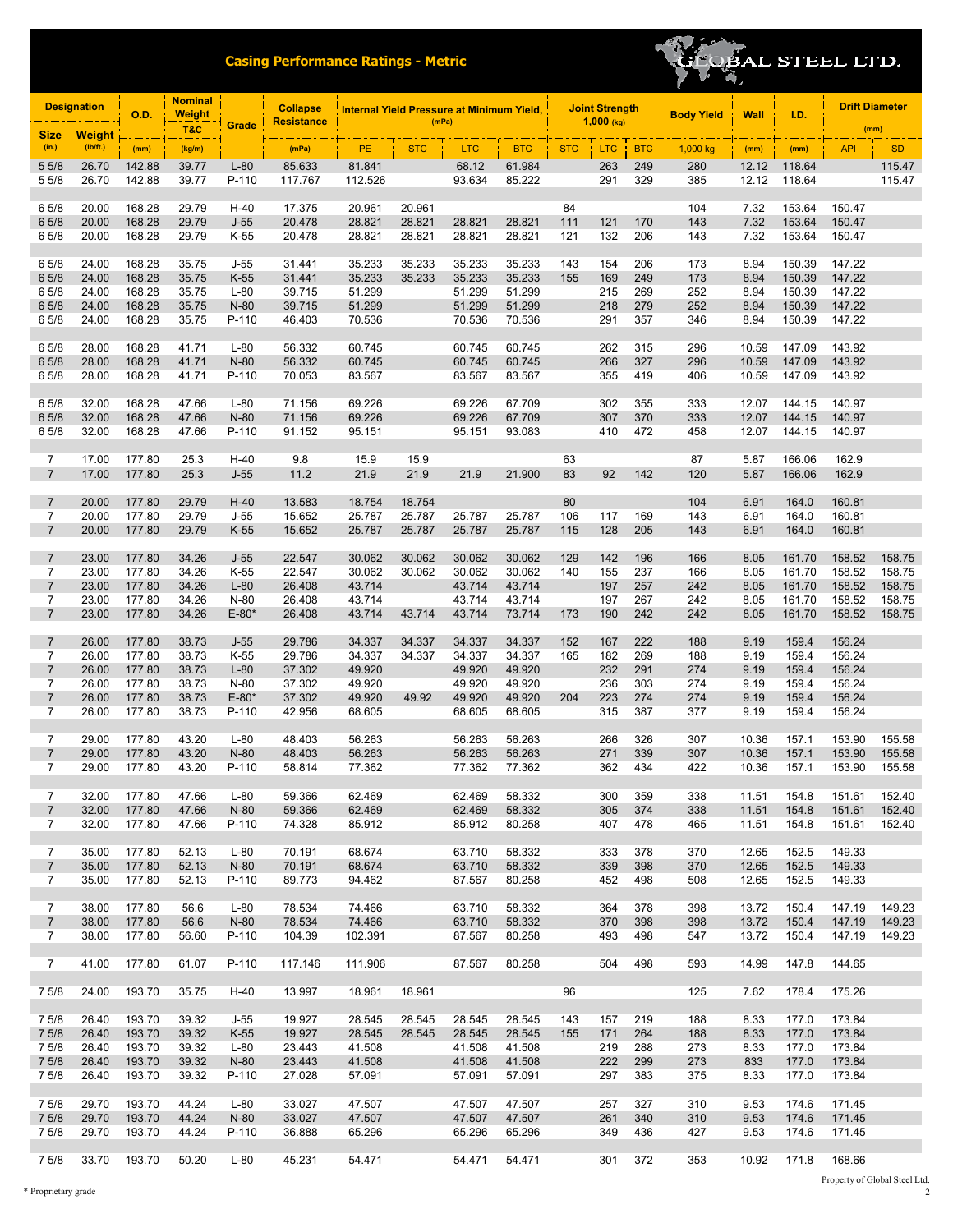

| <b>Designation</b><br><b>O.D.</b> |                | <b>Nominal</b><br><b>Weight</b> |                | <b>Collapse</b>  | <b>Internal Yield Pressure at Minimum Yield,</b> |                  | <b>Joint Strength</b><br>$1,000$ (kg) |                  | <b>Body Yield</b> | <b>Wall</b> | I.D.       | <b>Drift Diameter</b> |            |                |                |                  |                  |
|-----------------------------------|----------------|---------------------------------|----------------|------------------|--------------------------------------------------|------------------|---------------------------------------|------------------|-------------------|-------------|------------|-----------------------|------------|----------------|----------------|------------------|------------------|
| <b>Size</b>                       | <b>Weight</b>  |                                 | <b>T&amp;C</b> | Grade            | <b>Resistance</b>                                |                  | (mPa)                                 |                  |                   |             |            |                       |            |                |                | (mm)             |                  |
| (in.)                             | (Ib/ft.)       | (mm)                            | (kg/m)         |                  | (mPa)                                            | PE               | <b>STC</b>                            | <b>LTC</b>       | <b>BTC</b>        | <b>STC</b>  | <b>LTC</b> | <b>BTC</b>            | 1,000 kg   | (mm)           | (mm)           | <b>API</b>       | <b>SD</b>        |
| 7 5/8                             | 33.70          | 193.70                          | 50.20          | N-80             | 45.231                                           | 54.471           |                                       | 54.471           | 54.471            |             | 306        | 387                   | 353        | 10.92          | 171.8          | 168.66           |                  |
| 7 5/8                             | 33.70          | 193.70                          | 50.20          | P-110            | 54.264                                           | 74.880           |                                       | 74.880           | 74.880            |             | 409        | 496                   | 485        | 10.92          | 171.8          | 168.66           |                  |
| 7 5/8                             | 39.00          | 193.70                          | 58.09          | $L-80$           | 60.814                                           | 63.296           |                                       | 63.296           | 63.296            |             | 357        | 429                   | 406        | 12.70          | 168.3          | 165.10           |                  |
| 7 5/8                             | 39.00          | 193.70                          | 58.09          | N-80             | 60.814                                           | 63.296           |                                       | 63.296           | 63.296            |             | 362        | 445                   | 406        | 12.70          | 168.3          | 165.10           |                  |
| 7 5/8                             | 39.00          | 193.70                          | 58.09          | P-110            | 76.397                                           | 87.015           |                                       | 87.015           | 87.015            |             | 484        | 571                   | 559        | 12.70          | 168.3          | 165.10           |                  |
|                                   |                |                                 |                |                  |                                                  |                  |                                       |                  |                   |             |            |                       |            |                |                |                  |                  |
| 7 5/8                             | 42.80          | 193.70                          | 63.75          | $L-80$           | 74.535                                           | 71.156           |                                       | 71.156           | 67.502            |             | 405        | 478                   | 453        | 14.27          | 165.1          | 161.95           |                  |
| 7 5/8<br>7 5/8                    | 42.80<br>42.80 | 193.70<br>193.70                | 63.75<br>63.75 | N-80<br>P-110    | 74.535<br>95.978                                 | 71.156<br>97.840 |                                       | 71.156<br>97.840 | 67.502<br>92.807  |             | 411<br>549 | 496<br>637            | 453<br>623 | 14.27<br>14.27 | 165.I<br>165.1 | 161.95<br>161.95 |                  |
|                                   |                |                                 |                |                  |                                                  |                  |                                       |                  |                   |             |            |                       |            |                |                |                  |                  |
| 7 5/8                             | 45.30          | 193.70                          | 67.47          | $L-80$           | 79.361                                           | 75.293           |                                       | 72.329           | 67.502            |             | 430        | 503                   | 477        | 15.11          | 163.4          | 160.27           | 161.92           |
| 7 5/8                             | 45.30          | 193.70                          | 67.47          | $N-80$           | 79.361                                           | 75.293           |                                       | 72.329           | 67.502            |             | 437        | 523                   | 477        | 15.11          | 163.4          | 160.27           | 161.92           |
| 7 5/8                             | 45.30          | 193.70                          | 67.47          | P-110            | 106.39                                           | 103.563          |                                       | 99.495           | 92.807            |             | 583        | 671                   | 656        | 15.11          | 163.4          | 160.27           | 161.92           |
| 7 5/8                             | 47.10          | 193.70                          | 70.16          | $L-80$           | 83.016                                           | 79.155           |                                       | 72.329           | 67.502            |             | 453        | 527                   | 499        | 15.88          | 161.9          | 158.75           |                  |
| 7 5/8                             | 47.10          | 193.70                          | 70.16          | $N-80$           | 83.016                                           | 79.155           |                                       | 72.329           | 67.502            |             | 460        | 547                   | 499        | 15.88          | 161.9          | 158.75           |                  |
| 7 5/8                             | 47.10          | 193.70                          | 70.16          | P-110            | 114.112                                          | 108.803          |                                       | 99.495           | 92.807            |             | 614        | 701                   | 686        | 15.88          | 161.9          | 158.75           |                  |
|                                   |                |                                 |                |                  |                                                  |                  |                                       |                  |                   |             |            |                       |            |                |                |                  |                  |
| 7 3/4<br>73/4                     | 46.10<br>46.10 | 196.90<br>196.90                | 68.67<br>68.67 | $L-80$<br>$N-80$ | 78.189<br>78.189                                 | 74.121<br>74.121 |                                       | 72.329<br>72.329 | 67.502<br>67.502  |             | 382<br>388 | 454<br>472            | 486<br>486 | 15.11<br>15.11 | 166.6<br>166.6 | 163.45<br>163.45 | 165.10<br>165.10 |
| 7 3/4                             | 46.10          | 196.90                          | 68.67          | P-110            | 103.356                                          | 101.908          |                                       | 99.495           | 92.807            |             | 518        | 606                   | 668        | 15.11          | 166.6          | 163.45           | 165.10           |
|                                   |                |                                 |                |                  |                                                  |                  |                                       |                  |                   |             |            |                       |            |                |                |                  |                  |
| 8 5/8                             | 24.00          | 219.10                          | 35.75          | $J-55$           | 9.446                                            | 20.340           | 20.340                                |                  |                   | 111         |            |                       | 173        | 6.71           | 205.7          | 202.49           |                  |
| 8 5/8                             | 24.00          | 219.10                          | 35.75          | $K-55$           | 9.446                                            | 20.340           | 20.340                                |                  |                   | 119         |            |                       | 173        | 6.71           | 205.7          | 202.49           |                  |
| 8 5/8                             | 28.00          | 219.1                           | 41.71          | $H-40$           | 11.101                                           | 17.031           | 17.031                                |                  |                   | 106         |            |                       | 144        | 7.72           | 203.6          | 200.46           |                  |
|                                   |                |                                 |                |                  |                                                  |                  |                                       |                  |                   |             |            |                       |            |                |                |                  |                  |
| 8 5/8                             | 32.00          | 219.10                          | 47.66          | $H-40$           | 15.169                                           | 19.720           | 19.720                                |                  |                   | 127         |            |                       | 166        | 8.94           | 201.2          | 198.02           | 200.02           |
| 8 5/8                             | 32.00          | 219.10                          | 47.66          | $J-55$           | 17.444                                           | 27.097           | 27.097                                | 27.097           | 27.097            | 169         | 189        | 263                   | 228        | 8.94           | 201.2          | 198.02           | 200.02           |
| 8 5/8                             | 32.00          | 219.10                          | 47.66          | $K-55$           | 17.444                                           | 27.097           | 27.097                                | 27.097           | 27.097            | 183         | 205        | 313                   | 228        | 8.94           | 201.2          | 198.02           | 200.02           |
| 8 5/8                             | 36.00          | 219.10                          | 53.62          | $J-55$           | 23.788                                           | 30.752           | 30.752                                | 30.752           | 30.752            | 197         | 221        | 297                   | 258        | 10.16          | 198.8          | 195.58           |                  |
| 8 5/8                             | 36.00          | 219.10                          | 53.62          | K-55             | 23.788                                           | 30.752           | 30.752                                | 30.752           | 30.752            | 212         | 239        | 354                   | 258        | 10.16          | 198.8          | 195.58           |                  |
| 8 5/8                             | 36.00          | 219.10                          | 53.62          | $L-80$           | 28.270                                           | 44.749           |                                       | 44.749           | 44.749            |             | 308        | 392                   | 375        | 10.16          | 198.8          | 195.58           |                  |
| 8 5/8                             | 36.00          | 219.10                          | 53.62          | N-80             | 28.270                                           | 44.749           |                                       | 44.749           | 44.749            |             | 312        | 406                   | 375        | 10.16          | 198.8          | 195.58           |                  |
| 8 5/8                             | 40.00          | 219.10                          | 59.58          | $L-80$           | 38.060                                           | 50.334           |                                       | 50.334           | 50.334            |             | 352        | 439                   | 420        | 11.43          | 196.2          | 193.04           | 193.68           |
| 8 5/8                             | 40.00          | 219.10                          | 59.58          | $N-80$           | 38.060                                           | 50.334           |                                       | 50.334           | 50.334            |             | 358        | 454                   | 420        | 11.43          | 196.2          | 193.04           | 193.68           |
| 8 5/8                             | 40.00          | 219.10                          | 59.58          | P-110            | 44.059                                           | 69.226           |                                       | 69.226           | 69.226            |             | 479        | 558                   | 577        | 11.43          | 196.2          | 193.04           | 193.68           |
|                                   |                |                                 |                |                  |                                                  |                  |                                       |                  |                   |             |            |                       |            |                |                |                  |                  |
| 8 5/8                             | 44.00          | 219.10                          | 65.54          | $L-80$           | 47.920                                           | 55.987           |                                       | 55.987           | 55.987            |             | 397        | 484                   | 464        | 12.70          | 193.7          | 190.50           |                  |
| 8 5/8<br>8 5/8                    | 44.00<br>44.00 | 219.10<br>219.10                | 65.54<br>65.54 | $N-80$<br>P-110  | 47.920<br>58.056                                 | 55.987<br>76.948 |                                       | 55.987<br>76.948 | 55.987<br>76.948  |             | 403<br>538 | 502<br>646            | 464<br>637 | 12.70<br>12.70 | 193.7<br>193.7 | 190.50<br>190.50 |                  |
|                                   |                |                                 |                |                  |                                                  |                  |                                       |                  |                   |             |            |                       |            |                |                |                  |                  |
| 8 5/8                             | 49.00          | 219.10                          | 72.99          | $L-80$           | 59.159                                           | 62.331           |                                       | 62.331           | 62.331            |             | 446        | 536                   | 513        | 14.15          | 190.8          | 187.60           |                  |
| 8 5/8                             | 49.00          | 219.10                          | 72.99          | N-80             | 59.159                                           | 62.331           |                                       | 62.331           | 62.331            |             | 453        | 555                   | 513        | 14.15          | 190.8          | 187.60           |                  |
| 8 5/8                             | 49.00          | 219.10                          | 72.99          | P-110            | 74.052                                           | 85.705           |                                       | 85.705           | 85.705            |             | 606        | 715                   | 705        | 14.15          | 190.8          | 187.60           |                  |
| 9 5/8                             | 32.30          | 244.50                          | 48.11          | $H-40$           | 9.446                                            | 15.652           | 15.652                                |                  |                   | 115         |            |                       | 166        | 7.92           | 228.6          | 224.66           |                  |
| 95/8                              | 32.30          | 244.50                          | 48.11          | $J-55$           | 10.800                                           | 21.500           | 21.500                                | 21.500           | 21.500            | 150         | 174        | 253                   | 223        | 7.92           | 228.6          | 224.66           |                  |
|                                   |                |                                 |                |                  |                                                  |                  |                                       |                  |                   |             |            |                       |            |                |                |                  |                  |
| 95/8                              | 36.00          | 244.50                          | 53.62          | $H-40$           | 11.859                                           | 17.651           | 17.651                                |                  |                   | 133         |            |                       | 186        | 8.94           | 226.6          | 222.63           |                  |
| 9 5/8<br>95/8                     | 36.00<br>36.00 | 244.50<br>244.50                | 53.62<br>53.62 | $J-55$<br>$K-55$ | 13.928<br>13.928                                 | 24.270<br>24.270 | 24.270<br>24.270                      | 24.270<br>24.270 | 24.270<br>24.270  | 179<br>192  | 206<br>222 | 290<br>343            | 256<br>256 | 8.94<br>8.94   | 226.6<br>226.6 | 222.63<br>222.63 |                  |
|                                   |                |                                 |                |                  |                                                  |                  |                                       |                  |                   |             |            |                       |            |                |                |                  |                  |
| 95/8                              | 40.00          | 244.50                          | 59.58          | $J-55$           | 17.720                                           | 27.235           | 27.235                                | 27.235           | 27.235            | 205         | 236        | 324                   | 286        | 10.03          | 224.4          | 220.45           | 222.25           |
| 9 5/8                             | 40.00          | 244.50                          | 59.58          | K-55             | 17.720                                           | 27.235           | 27.235                                | 27.235           | 27.235            | 221         | 255        | 383                   | 286        | 10.03          | 224.4          | 220.45           | 222.25           |
| 95/8<br>9 5/8                     | 40.00          | 244.50<br>244.50                | 59.58          | $L-80$           | 21.306<br>21.306                                 | 39.646           |                                       | 39.646           | 39.646<br>39.646  |             | 330<br>335 | 430<br>444            | 416        | 10.03          | 224.4<br>224.4 | 220.45<br>220.45 | 222.25<br>222.25 |
|                                   | 40.00          |                                 | 59.58          | N-80             |                                                  | 39.646           |                                       | 39.646           |                   |             |            |                       | 416        | 10.03          |                |                  |                  |
| 95/8                              | 43.50          | 244.50                          | 64.79          | $L-80$           | 26.270                                           | 43.645           |                                       | 43.645           | 43.645            |             | 369        | 471                   | 456        | 11.05          | 222.4          | 218.41           | 219.08           |
| 95/8                              | 43.50          | 244.50                          | 64.79          | N-80             | 26.270                                           | 43.645           |                                       | 43.645           | 43.645            |             | 375        | 488                   | 456        | 11.05          | 222.4          | 218.41           | 219.08           |
| 9 5/8                             | 43.50          | 244.50                          | 64.79          | P-110            | 30.476                                           | 59.987           |                                       | 59.987           | 59.987            |             | 502        | 630                   | 627        | 11.05          | 222.4          | 218.41           | 219.08           |
| 95/8                              | 47.00          | 244.50                          | 70.01          | $L-80$           | 32.82                                            | 47.369           |                                       | 47.369           | 47.369            |             | 405        | 509                   | 493        | 11.99          | 220.5          | 216.53           | 219.08           |
| 95/8                              | 47.00          | 244.50                          | 70.01          | N-80             | 32.82                                            | 47.369           |                                       | 47.369           | 47.369            |             | 411        | 527                   | 493        | 11.99          | 220.5          | 216.53           | 219.08           |
| 9 5/8                             | 47.00          | 244.50                          | 70.01          | P-110            | 36.544                                           | 65.089           |                                       | 65.089           | 65.089            |             | 551        | 681                   | 678        | 11.99          | 220.5          | 216.53           | 219.08           |
|                                   |                |                                 |                |                  |                                                  |                  |                                       |                  |                   |             |            |                       |            |                |                |                  |                  |
| 9 5/8                             | 53.50          | 244.50                          | 79.69          | $L-80$           | 45.645                                           | 54.677           |                                       | 54.677           | 54.677            |             | 475        | 584                   | 565        | 13.84          | 216.8          | 212.83           | 215.90           |
| 95/8<br>9 5/8                     | 53.50<br>53.50 | 244.50<br>244.50                | 79.69<br>79.69 | N-80<br>P-110    | 45.645<br>54.815                                 | 54.677<br>75.156 |                                       | 54.677<br>75.156 | 54.677<br>75.156  |             | 482<br>646 | 603<br>780            | 565<br>776 | 13.84<br>13.84 | 216.8<br>216.8 | 212.83<br>212.83 | 215.90<br>215.90 |
|                                   |                |                                 |                |                  |                                                  |                  |                                       |                  |                   |             |            |                       |            |                |                |                  |                  |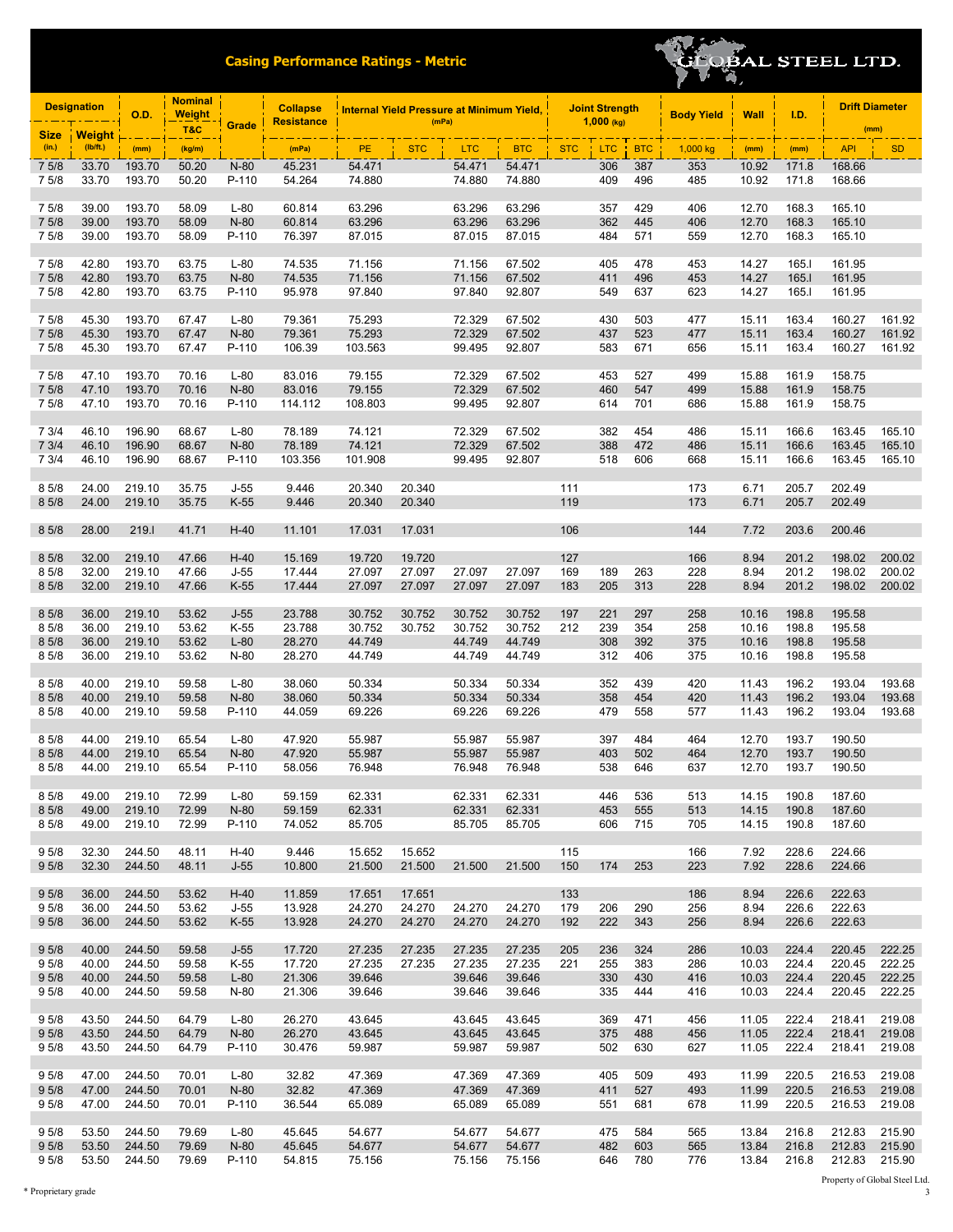

|                  | <b>Designation</b>        | <b>Nominal</b><br><b>Weight</b><br><b>O.D.</b> |                |                | <b>Collapse</b>   |                  | <b>Internal Yield Pressure at Minimum Yield,</b> |            |                  |            | <b>Joint Strength</b> |            | <b>Body Yield</b> | Wall           | I.D.           |                  | <b>Drift Diameter</b> |  |
|------------------|---------------------------|------------------------------------------------|----------------|----------------|-------------------|------------------|--------------------------------------------------|------------|------------------|------------|-----------------------|------------|-------------------|----------------|----------------|------------------|-----------------------|--|
| <b>Size</b>      |                           |                                                | <b>T&amp;C</b> | Grade          | <b>Resistance</b> |                  | (mPa)                                            |            |                  |            | $1,000$ (kg)          |            |                   |                |                | (mm)             |                       |  |
| (in.)            | <b>Weight</b><br>(Ib/ft.) | (mm)                                           | (kg/m)         |                | (mPa)             | PE               | <b>STC</b>                                       | <b>LTC</b> | <b>BTC</b>       | <b>STC</b> | <b>LTC</b>            | <b>BTC</b> | 1,000 kg          | (mm)           | (mm)           | <b>API</b>       | <b>SD</b>             |  |
|                  |                           |                                                |                |                |                   |                  |                                                  |            |                  |            |                       |            |                   |                |                |                  |                       |  |
| 9 5/8            | 58.40                     | 244.50                                         | 86.99          | $L-80$         | 54.402            | 59.642           |                                                  | 59.642     | 59.642           |            | 523                   | 634        | 613               | 15.11          | 214.2          | 210.29           | 212.72                |  |
| 95/8             | 58.40                     | 244.50                                         | 86.99          | N-80           | 54.402            | 59.642           |                                                  | 59.642     | 59.642           |            | 530                   | 655        | 613               | 15.11          | 214.2          | 210.29           | 212.72                |  |
| 9 5/8            | 58.40                     | 244.50                                         | 86.99          | P-110          | 67.295            | 82.051           |                                                  | 82.051     | 82.051           |            | 710                   | 847        | 843               | 15.11          | 214.2          | 210.29           | 212.72                |  |
|                  |                           |                                                |                |                |                   |                  |                                                  |            |                  |            |                       |            |                   |                |                |                  |                       |  |
| 9 3/4            | 59.20                     | 247.70                                         | 88.18          | P-110          | 65.431            | 81.016           |                                                  | 81.016     | 81.016           |            | 630                   | 763        | 854               | 15.11          | 217.4          |                  | 215.90                |  |
| 97/8             | 62.80                     | 250.80                                         | 93.54          | P-110          | 70.881            | 83.981           |                                                  | 83.981     | 83.705           |            | 587                   | 719        | 907               | 15.88          | 219.1          |                  | 215.90                |  |
|                  |                           |                                                |                |                |                   |                  |                                                  |            |                  |            |                       |            |                   |                |                |                  |                       |  |
| 10 3/4           | 32.75                     | 273.10                                         | 48.78          | $H-40$         | 5.792             | 12.549           | 12.549                                           |            |                  | 93         |                       |            | 167               | 7.09           | 258.9          | 254.91           |                       |  |
|                  |                           |                                                |                |                |                   |                  |                                                  |            |                  |            |                       |            |                   |                |                |                  |                       |  |
| 10 3/4           | 40.50                     | 273.10                                         | 60.32          | $H-40$         | 9.584             | 15.721           | 15.721                                           |            |                  | 143        |                       |            | 207               | 8.89           | 255.3          | 251.31           |                       |  |
| 103/4            | 40.50                     | 273.10                                         | 60.32          | $J-55$         | 10.894            | 21.581           | 21.581                                           |            | 21.581           | 191        |                       | 318        | 286               | 8.89           | 255.3          | 251.31           |                       |  |
| 10 3/4           | 40.50                     | 273.10                                         | 60.32          | $K-55$         | 10.894            | 21.581           | 21.581                                           |            | 21.581           | 204        |                       | 372        | 286               | 8.89           | 255.3          | 251.31           |                       |  |
| 10 3/4           | 40.50                     | 273.10                                         | 60.32          | $N-80$         | 11.928            | 31.440           | 31.440                                           |            | 31.440           | 271        |                       | 437        | 415               | 8.89           | 255.3          | 251.31           |                       |  |
| 10 3/4           | 45.50                     | 273.10                                         | 67.77          | $J-55$         | 14.411            | 24.684           | 24.684                                           |            | 24.684           | 224        |                       | 361        | 325               | 10.16          | 252.7          | 248.77           | 250.82                |  |
| 10 3/4           | 45.50                     | 273.10                                         | 67.77          | $K-55$         | 14.411            | 24.684           | 24.684                                           |            | 24.684           | 240        |                       | 423        | 325               | 10.16          | 252.7          | 248.77           | 250.82                |  |
| 10 3/4           | 45.50                     | 273.10                                         | 67.77          | $N-80$         | 17.030            | 35.922           | 35.922                                           |            | 35.922           | 318        |                       | 498        | 472               | 10.16          | 252.7          | 250.82           | 250.82                |  |
|                  |                           |                                                |                |                |                   |                  |                                                  |            |                  |            |                       |            |                   |                |                |                  |                       |  |
| 10 3/4           | 51.00                     | 273.10                                         | 75.96          | $J-55$         | 18.617            | 27.787           | 27.787                                           |            | 27.787           | 257        |                       | 405        | 364               | 11.43          | 250.2          | 246.23           |                       |  |
| 10 3/4           | 51.00                     | 273.10                                         | 75.96          | $K-55$         | 18.617            | 27.787           | 27.787                                           |            | 27.787           | 275        |                       | 474        | 364               | 11.43          | 250.2          | 246.23           |                       |  |
| 103/4            | 51.00                     | 273.10                                         | 75.96          | $L-80$         | 22.202            | 40.405           | 40.405                                           |            | 40.405           | 360        |                       | 540        | 529               | 11.43          | 250.2          | 246.23           |                       |  |
| 10 3/4           | 51.00                     | 273.10                                         | 75.96          | N-80           | 22.202            | 40.405           | 40.405                                           |            | 40.405           | 365        |                       | 558        | 529               | 11.43          | 250.2          | 246.23           |                       |  |
| 10 3/4           | 51.00                     | 273.10                                         | 75.96          | P-110          | 25.236            | 55.574           | 55.574                                           |            | 55.574           | 490        |                       | 724        | 727               | 11.43          | 250.2          | 246.23           |                       |  |
| 10 3/4           | 55.50                     | 273.10                                         | 82.67          | $L-80$         | 27.718            | 44.473           | 44.473                                           |            | 44.473           | 401        |                       | 592        | 579               | 12.57          | 247.9          | 243.94           | 244.48                |  |
| 10 3/4           | 55.50                     | 273.10                                         | 82.67          | N-80           | 27.718            | 44.473           | 44.473                                           |            | 44.473           | 406        |                       | 611        | 579               | 12.57          | 247.9          | 243.94           | 244.48                |  |
| 10 3/4           | 55.50                     | 273.10                                         | 82.67          | P-110          | 31.786            | 61.090           | 61.090                                           |            | 61.090           | 546        |                       | 792        | 796               | 12.57          | 247.9          | 243.94           | 244.48                |  |
|                  |                           |                                                |                |                |                   |                  |                                                  |            |                  |            |                       |            |                   |                |                |                  |                       |  |
| 10 3/4           | 60.70                     | 273.10                                         | 90.41          | $L-80$         | 35.577            | 48.955           | 48.955                                           |            | 48.955           | 446        |                       | 648        | 634               | 13.84          | 245.4          | 241.4            |                       |  |
| 10 3/4           | 60.70                     | 273.10                                         | 90.41          | N-80           | 35.577            | 48.955           | 48.955                                           |            | 48.955           | 452        |                       | 668        | 634               | 13.84          | 245.4          | 241.40           |                       |  |
| 10 3/4           | 60.70                     | 273.10                                         | 90.41          | P-110          | 40.543            | 67.295           | 67.295                                           |            | 67.295           | 607        |                       | 868        | 873               | 13.84          | 245.4          | 241.40           |                       |  |
|                  |                           |                                                |                |                |                   |                  |                                                  |            |                  |            |                       |            |                   |                |                |                  |                       |  |
| 10 3/4           | 65.70                     | 273.10                                         | 97.86          | $L-80$         | 43.437            | 53.434           | 53.436                                           |            | 53.436           | 491        |                       | 704        | 689               | 15.11          | 242.8          | 238.86           | 241.40                |  |
| 10 3/4           | 65.70                     | 273.10                                         | 97.86          | N-80           | 43.437            | 53.434           | 53.436                                           |            | 53.436           | 497        |                       | 726        | 689               | 15.11          | 242.8          | 238.86           | 241.40                |  |
| 10 3/4           | 65.70                     | 273.10                                         | 97.86          | P-110          | 51.713            | 73.432           | 73.432                                           |            | 73.432           | 668        |                       | 943        | 948               | 15.11          | 242.8          | 238.86           | 241.40                |  |
| 11 3/4           | 42.00                     | 298.50                                         | 62.56          | $H-40$         | 7.171             | 13.652           | 13.652                                           |            | 13.652           | 139        |                       | 252        | 217               | 8.46           | 281.5          | 277.50           | 279.40                |  |
| 11 3/4           | 42.00                     | 298.50                                         | 62.56          | $J-55$         | 7.700             | 18.800           | 18.800                                           |            | 18.800           | 183        |                       | 319.8      | 292               | 8.46           | 281.5          | 277.50           | 279.40                |  |
|                  |                           |                                                |                |                |                   |                  |                                                  |            |                  |            |                       |            |                   |                |                |                  |                       |  |
| 11 3/4           | 47.00                     | 298.50                                         | 70.01          | $J-55$         | 10.411            | 21.168           | 21.168                                           |            | 21.168           | 217        |                       | 366        | 335               | 9.53           | 279.4          | 275.44           |                       |  |
| 11 3/4           | 47.00                     | 298.50                                         | 70.01          | $K-55$         | 10.411            | 21.168           | 21.168                                           |            | 21.168           | 231        |                       | 424        | 335               | 9.53           | 279.4          | 275.44           |                       |  |
|                  |                           |                                                |                |                |                   |                  |                                                  |            |                  |            |                       |            |                   |                |                |                  |                       |  |
| 11 3/4<br>11 3/4 | 54.00<br>54.00            | 298.50<br>298.50                               | 80.43<br>80.43 | $J-55$<br>K-55 | 14.273<br>14.273  | 24.546<br>24.546 | 24.546<br>24.546                                 |            | 24.546<br>24.546 | 258<br>275 |                       | 423<br>490 | 386<br>386        | 11.05<br>11.05 | 276.4<br>276.4 | 272.39<br>272.39 |                       |  |
|                  |                           |                                                |                |                |                   |                  |                                                  |            |                  |            |                       |            |                   |                |                |                  |                       |  |
| 11 3/4           | 60.00                     | 298.50                                         | 89.37          | $J-55$         | 18.341            | 27.649           | 27.649                                           |            | 27.649           | 295        |                       | 473        | 432               | 12.42          | 273.6          | 269.65           | 269.88                |  |
| 113/4            | 60.00                     | 298.50                                         | 89.37          | $K-55$         | 18.341            | 27.649           | 27.649                                           |            | 27.649           | 315        |                       | 548        | 432               | 12.42          | 273.6          | 269.65           | 269.88                |  |
| 11 3/4           | 60.00                     | 298.50                                         | 89.37          | L-80           | 21.926            | 40.198           | 40.198                                           |            | 40.198           | 415        |                       | 635        | 628               | 12.42          | 273.6          | 269.65           | 269.88                |  |
| 113/4            | 60.00                     | 298.50                                         | 89.37          | $N-80$         | 21.926            | 40.198           | 40.198                                           |            | 40.198           | 419        |                       | 654        | 628               | 12.42          | 273.6          | 269.65           | 269.88                |  |
| 11 3/4           | 60.00                     | 298.50                                         | 89.37          | P-110          | 24.891            | 55.229           | 55.229                                           |            | 55.229           | 564        |                       | 852        | 864               | 12.42          | 273.6          | 269.65           | 269.88                |  |
|                  |                           |                                                |                |                |                   |                  |                                                  |            |                  |            |                       |            |                   |                |                |                  |                       |  |
| 11 3/4           | 65.00                     | 298.50                                         | 96.82          | L-80           | 26.683            | 43.851           | 43.851                                           |            | 43.851           | 457        |                       | 690        | 683               | 13.56          | 271.3          | 269.88           | 269.88                |  |
| 113/4            | 65.00                     | 298.50                                         | 96.82          | N-80           | 26.683            | 43.851           | 43.851                                           |            | 43.851           | 462        |                       | 710        | 683               | 13.56          | 271.3          | 269.88           | 269.88                |  |
| 11 3/4           | 65.00                     | 298.50                                         | 96.82          | P-110          | 30.889            | 60.331           | 60.331                                           |            | 60.331           | 622        |                       | 927        | 940               | 13.56          | 271.3          | 269.65           | 269.88                |  |
|                  | 11 3/4 71.00              | 298.50                                         | 105.75         | P-110          | 37.714            | 65.709           | 65.709                                           |            | 65.709           | 684        |                       | 1006       | 1020              | 14.78          | 268.9          | 264.92           |                       |  |
|                  |                           |                                                |                |                |                   |                  |                                                  |            |                  |            |                       |            |                   |                |                |                  |                       |  |
| 11 7/8 71.80     |                           | 301.60                                         | 106.95         | P-110          | 36.473            | 65.020           | 65.020                                           |            | 65.02            | 603        |                       | 903        | 1031              | 14.78          | 272.1          |                  | 269.88                |  |
|                  |                           |                                                |                |                |                   |                  |                                                  |            |                  |            |                       |            |                   |                |                |                  |                       |  |
| 13 3/8           | 48                        | 339.70                                         | 71.50          | $H-40$         | 5.102             | 11.928           | 11.928                                           |            | 11.928           | 146        |                       | 276        | 246               | 8.38           | 323.0          | 319.00           |                       |  |
|                  |                           |                                                |                |                |                   |                  |                                                  |            |                  |            |                       |            |                   |                |                |                  |                       |  |
| 13 3/8           | 54.5                      | 339.70                                         | 81.18          | $J-55$         | 7.791             | 18.823           | 18.823                                           |            | 18.823           | 233        |                       | 413        | 387               | 9.65           | 320.4          | 316.46           |                       |  |
| 13 3/8           | 54.5                      | 339.70                                         | 81.18          | $K-55$         | 7.791             | 18.823           | 18.823                                           |            | 18.823           | 248        |                       | 471        | 387               | 9.65           | 320.4          | 316.46           |                       |  |
| 13 3/8           | 61                        | 339.70                                         | 90.86          | $J-55$         | 10.618            | 21.306           | 21.306                                           |            | 21.306           | 270        |                       | 465        | 437               | 10.92          | 317.9          | 313.92           |                       |  |
| 13 3/8           | 61                        | 339.70                                         | 90.86          | K-55           | 10.618            | 21.306           | 21.306                                           |            | 21.306           | 287        |                       | 531        | 437               | 10.92          | 317.9          | 313.92           |                       |  |
|                  |                           |                                                |                |                |                   |                  |                                                  |            |                  |            |                       |            |                   |                |                |                  |                       |  |
| 13 3/8           | 68                        | 339.70                                         | 101.29         | $J-55$         | 13.445            | 23.788           | 23.788                                           |            | 23.788           | 306        |                       | 518        | 485               | 12.19          | 315.3          | 311.38           |                       |  |
| 13 3/8           | 68                        | 339.70                                         | 101.29         | $K-55$         | 13.445            | 23.788           | 23.788                                           |            | 23.788           | 326        |                       | 590        | 485               | 12.19          | 315.3          | 311.38           |                       |  |
| 13 3/8           | 68                        | 339.70                                         | 101.29         | L-80           | 15.583            | 34.613           | 34.613                                           |            | 34.613           | 432        |                       | 701        | 706               | 12.19          | 315.3          | 311.38           |                       |  |